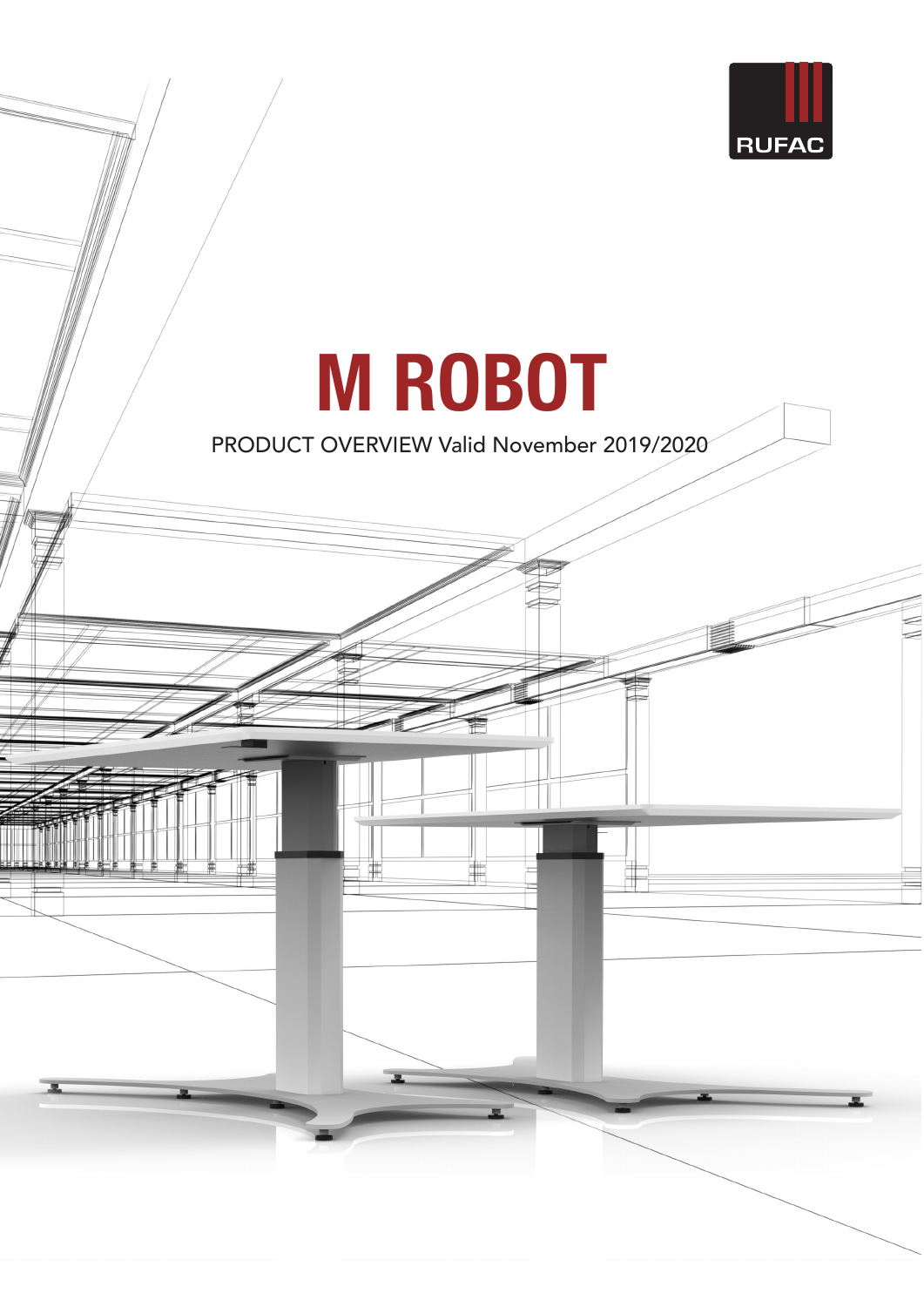



## M ROBOT

Ergonomic height-adjustable workbench in elegant design with good stability and flexibility.

The workbench is designed for use in applications where a Robot teach pendant or screen and keyboard must be able to be used in various heights and programming situations. The workbench is mounted on castors that allow to move the workbench around in the factory.

Easily attach the teach pendant to the holder and use the height adjustment to achieve the correct ergonomic use of the teach pendant in programming and operation mode. Avoid the persistent heavy lifting of the teach pendant.

The workbench is available in 2 models, ENTRY and ADVANCE, where the holder is developed as standard for Universal Robot's teach-pendant (Both models) and ADVANCE is also prepared for VESA 75/100.

Both versions can adapt other models of robot "teach-pendant".

|        | ENTRY 18004013                                              |
|--------|-------------------------------------------------------------|
|        | Material Aluminum                                           |
| Color  | Silver RAL9006                                              |
| System | Height adjustable from approx. 770 mm. - 1190 mm. +/- 5 mm. |
|        | UP/DOWN function via handle (Manual)                        |
|        | Wheels mounted on foot, 2 pcs. just lock                    |
|        | Max lifting capacity approx. 10 kg.                         |
|        |                                                             |

### ADVANCE 18004113

Same as ENTRY in addition with the following extra features: Tabletop with tilt function which can be adjusted at 5 angles from 0 - 90 degrees via handle. Tabletop 600 x 350 mm. (Color: Anthracite) Monitor holder incl. Max. lifting capacity approx. 10 kg. incl. tabletop.



Information: Danish design